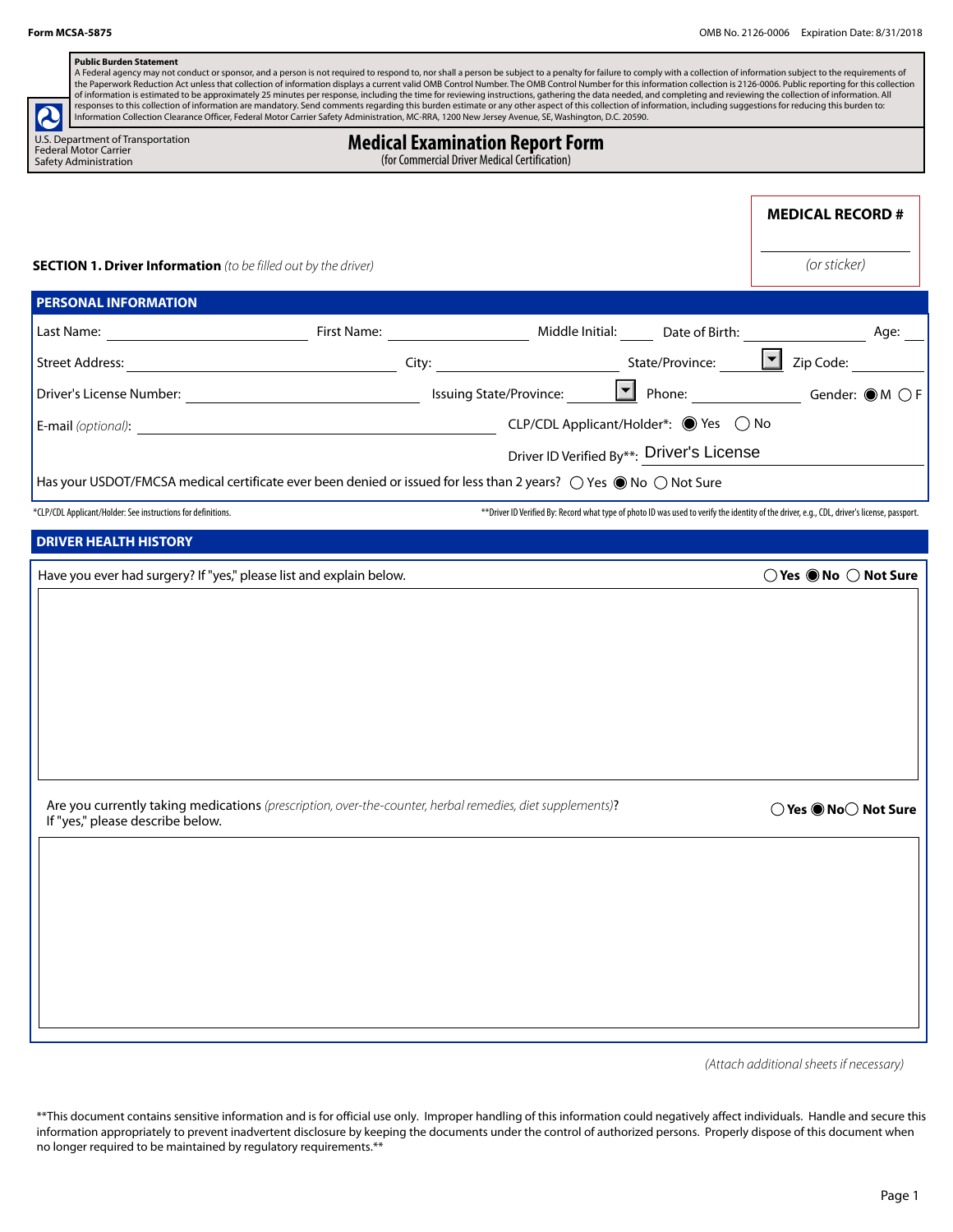| Last Name:                                                                                                     | First Name: |   |                          |                                             | DOB:<br>Exam Date:                                                                                                                                                                                                                                                                                                                                                                                                                                                                |    |                             |                          |
|----------------------------------------------------------------------------------------------------------------|-------------|---|--------------------------|---------------------------------------------|-----------------------------------------------------------------------------------------------------------------------------------------------------------------------------------------------------------------------------------------------------------------------------------------------------------------------------------------------------------------------------------------------------------------------------------------------------------------------------------|----|-----------------------------|--------------------------|
| <b>DRIVER HEALTH HISTORY (continued)</b>                                                                       |             |   |                          |                                             |                                                                                                                                                                                                                                                                                                                                                                                                                                                                                   |    |                             |                          |
|                                                                                                                |             |   |                          | Not                                         |                                                                                                                                                                                                                                                                                                                                                                                                                                                                                   |    |                             | Not                      |
| Do you have or have you ever had:                                                                              |             |   |                          | Yes No Sure                                 |                                                                                                                                                                                                                                                                                                                                                                                                                                                                                   |    |                             | Yes No Sure              |
| 1. Head/brain injuries or illnesses (e.g., concussion)                                                         |             |   | $\odot$                  |                                             | 16. Dizziness, headaches, numbness, tingling, or memory                                                                                                                                                                                                                                                                                                                                                                                                                           |    | $\left( \bullet \right)$    |                          |
| 2. Seizures, epilepsy                                                                                          |             |   | $\odot$                  | С                                           | loss                                                                                                                                                                                                                                                                                                                                                                                                                                                                              |    |                             |                          |
| 3. Eye problems (except glasses or contacts)                                                                   |             |   | $\odot$                  | $\left(\begin{array}{c} \end{array}\right)$ | 17. Unexplained weight loss                                                                                                                                                                                                                                                                                                                                                                                                                                                       |    | $\odot$                     | $\left(\right)$          |
| 4. Ear and/or hearing problems                                                                                 |             |   | $\odot$                  | $\bigcap$                                   | 18. Stroke, mini-stroke (TIA), paralysis, or weakness                                                                                                                                                                                                                                                                                                                                                                                                                             |    | $\odot$                     | ( )                      |
| 5. Heart disease, heart attack, bypass, or other heart<br>problems                                             |             |   | $\circledbullet$         | $\bigcirc$                                  | 19. Missing or limited use of arm, hand, finger, leg, foot, toe<br>20. Neck or back problems                                                                                                                                                                                                                                                                                                                                                                                      |    | $\odot$<br>$\circledbullet$ | ()<br>◯                  |
| 6. Pacemaker, stents, implantable devices, or other heart<br>procedures                                        |             |   | $\odot$                  | $\left(\right)$                             | 21. Bone, muscle, joint, or nerve problems                                                                                                                                                                                                                                                                                                                                                                                                                                        |    | $\circledcirc$              | O                        |
| 7. High blood pressure                                                                                         |             |   | $\bigcirc$               | C                                           | 22. Blood clots or bleeding problems<br>23. Cancer                                                                                                                                                                                                                                                                                                                                                                                                                                |    | $\odot$<br>$\odot$          | $\bigcirc$<br>$\bigcirc$ |
| 8. High cholesterol                                                                                            |             |   | $\odot$                  |                                             | 24. Chronic (long-term) infection or other chronic diseases                                                                                                                                                                                                                                                                                                                                                                                                                       |    |                             |                          |
| 9. Chronic (long-term) cough, shortness of breath, or other<br>breathing problems                              |             | O | $\odot$                  | C                                           | 25. Sleep disorders, pauses in breathing while asleep,<br>daytime sleepiness, loud snoring                                                                                                                                                                                                                                                                                                                                                                                        |    | $\circledbullet$<br>$\odot$ | $\left(\right)$<br>()    |
| 10. Lung disease (e.g., asthma)                                                                                |             |   | $\odot$                  | C                                           | 26. Have you ever had a sleep test (e.g., sleep apnea)?                                                                                                                                                                                                                                                                                                                                                                                                                           |    | $\odot$                     | ( )                      |
| 11. Kidney problems, kidney stones, or pain/problems with                                                      |             |   | (●)                      |                                             | 27. Have you ever spent a night in the hospital?                                                                                                                                                                                                                                                                                                                                                                                                                                  |    | $\odot$                     | ∩                        |
| urination                                                                                                      |             |   |                          |                                             | 28. Have you ever had a broken bone?                                                                                                                                                                                                                                                                                                                                                                                                                                              |    | $\circledbullet$            | O                        |
| 12. Stomach, liver, or digestive problems                                                                      |             |   | $\odot$                  | O                                           | 29. Have you ever used or do you now use tobacco?                                                                                                                                                                                                                                                                                                                                                                                                                                 |    | $\odot$                     | $\left(\right)$          |
| 13. Diabetes or blood sugar problems                                                                           |             |   | $\circledbullet$         |                                             | 30. Do you currently drink alcohol?                                                                                                                                                                                                                                                                                                                                                                                                                                               |    | $\odot$                     | ◯                        |
| Insulin used<br>14. Anxiety, depression, nervousness, other mental health                                      |             |   | $\odot$<br>◉             |                                             | 31. Have you used an illegal substance within the past two<br>years?                                                                                                                                                                                                                                                                                                                                                                                                              |    | $\circledbullet$            |                          |
| problems<br>15. Fainting or passing out                                                                        |             |   | $\left( \bullet \right)$ |                                             | 32. Have you ever failed a drug test or been dependent on<br>an illegal substance?                                                                                                                                                                                                                                                                                                                                                                                                | () | $_{\textstyle\odot}$        | C                        |
|                                                                                                                |             |   |                          |                                             |                                                                                                                                                                                                                                                                                                                                                                                                                                                                                   |    |                             |                          |
| Did you answer "yes" to any of questions 1-32? If so, please comment further on those health conditions below. |             |   |                          |                                             | $\bigcirc$ Yes $\bigcirc$ No $\bigcirc$ Not Sure                                                                                                                                                                                                                                                                                                                                                                                                                                  |    |                             |                          |
|                                                                                                                |             |   |                          |                                             | (Attach additional sheets if necessary)                                                                                                                                                                                                                                                                                                                                                                                                                                           |    |                             |                          |
| <b>CMV DRIVER'S SIGNATURE</b>                                                                                  |             |   |                          |                                             |                                                                                                                                                                                                                                                                                                                                                                                                                                                                                   |    |                             |                          |
|                                                                                                                |             |   |                          |                                             | I certify that the above information is accurate and complete. I understand that inaccurate, false or missing information may invalidate the examination<br>and my Medical Examiner's Certificate, that submission of fraudulent or intentionally false information is a violation of 49 CFR 390.35, and that submission<br>of fraudulent or intentionally false information may subject me to civil or criminal penalties under 49 CFR 390.37 and 49 CFR 386 Appendices A and B. |    |                             |                          |
| Driver's Signature:                                                                                            |             |   |                          |                                             |                                                                                                                                                                                                                                                                                                                                                                                                                                                                                   |    |                             |                          |
| <b>SECTION 2. Examination Report</b> (to be filled out by the medical examiner)                                |             |   |                          |                                             |                                                                                                                                                                                                                                                                                                                                                                                                                                                                                   |    |                             |                          |
| <b>DRIVER HEALTH HISTORY REVIEW</b>                                                                            |             |   |                          |                                             |                                                                                                                                                                                                                                                                                                                                                                                                                                                                                   |    |                             |                          |
| driver's safe operation of a commercial motor vehicle (CMV).                                                   |             |   |                          |                                             | Review and discuss pertinent driver answers and any available medical records. Comment on the driver's responses to the "health history" questions that may affect the                                                                                                                                                                                                                                                                                                            |    |                             |                          |
|                                                                                                                |             |   |                          |                                             |                                                                                                                                                                                                                                                                                                                                                                                                                                                                                   |    |                             |                          |
|                                                                                                                |             |   |                          |                                             |                                                                                                                                                                                                                                                                                                                                                                                                                                                                                   |    |                             |                          |

*(Attach additional sheets if necessary)*